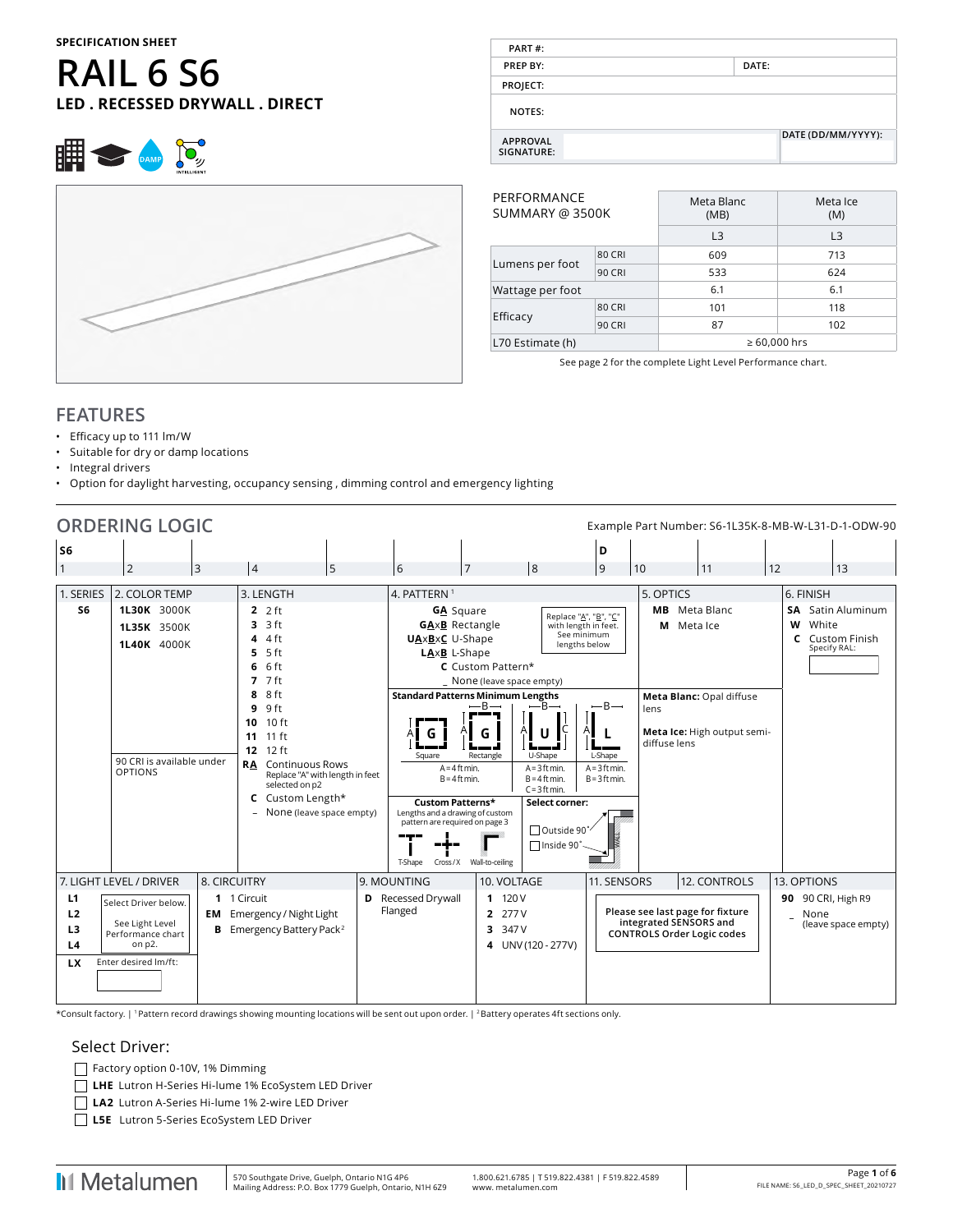## **Light Level Performance**

**3500K, 80 CRI, 0-10V Dimming**

| Optics         |                    | Meta Blanc (MB)     |                    | Meta Ice (M)       |                     |                    |  |  |  |  |
|----------------|--------------------|---------------------|--------------------|--------------------|---------------------|--------------------|--|--|--|--|
| Light Level    | Lumens<br>per foot | Wattage<br>per foot | Efficacy<br>(lm/W) | Lumens<br>per foot | Wattage<br>per foot | Efficacy<br>(lm/W) |  |  |  |  |
| L1             | 370                | 3.5                 | 107                | 433                | 3.5                 | 125                |  |  |  |  |
| L2             | 456                | 4.4                 | 104                | 533                | 4.4                 | 121                |  |  |  |  |
| L <sub>3</sub> | 609                | 6.1                 | 101                | 713                | 6.1                 | 118                |  |  |  |  |
| L <sub>4</sub> | 1121               | 12.5                | 90                 | 1312               | 12.5                | 105                |  |  |  |  |

| Lumen Adjustment Factor |               |               |  |  |  |  |  |  |  |  |  |  |
|-------------------------|---------------|---------------|--|--|--|--|--|--|--|--|--|--|
| Color Temp              | <b>80 CRI</b> | <b>90 CRI</b> |  |  |  |  |  |  |  |  |  |  |
| 3000K                   | 0.984         | 0.880         |  |  |  |  |  |  |  |  |  |  |
| 3500K                   | 1.000         | 0.875         |  |  |  |  |  |  |  |  |  |  |
| 4000K                   | 1.032         | 0.879         |  |  |  |  |  |  |  |  |  |  |

Metalumen's light level performance metrics are subject to manufacturers component tolerances.

# **CONTINUOUS ROWS**

Step 1) Indicate desired quantity of rows under the QTY column

Step 2)  $\Box \leftrightarrow \Box$  If applicable, select pod(s) per row to indicate desired Emergency Lighting/Night Light/Battery Location. If a similar row requires a different Emergency lighting location, please fill out another sheet.

Record drawings for rows not represented here will be sent out upon order.

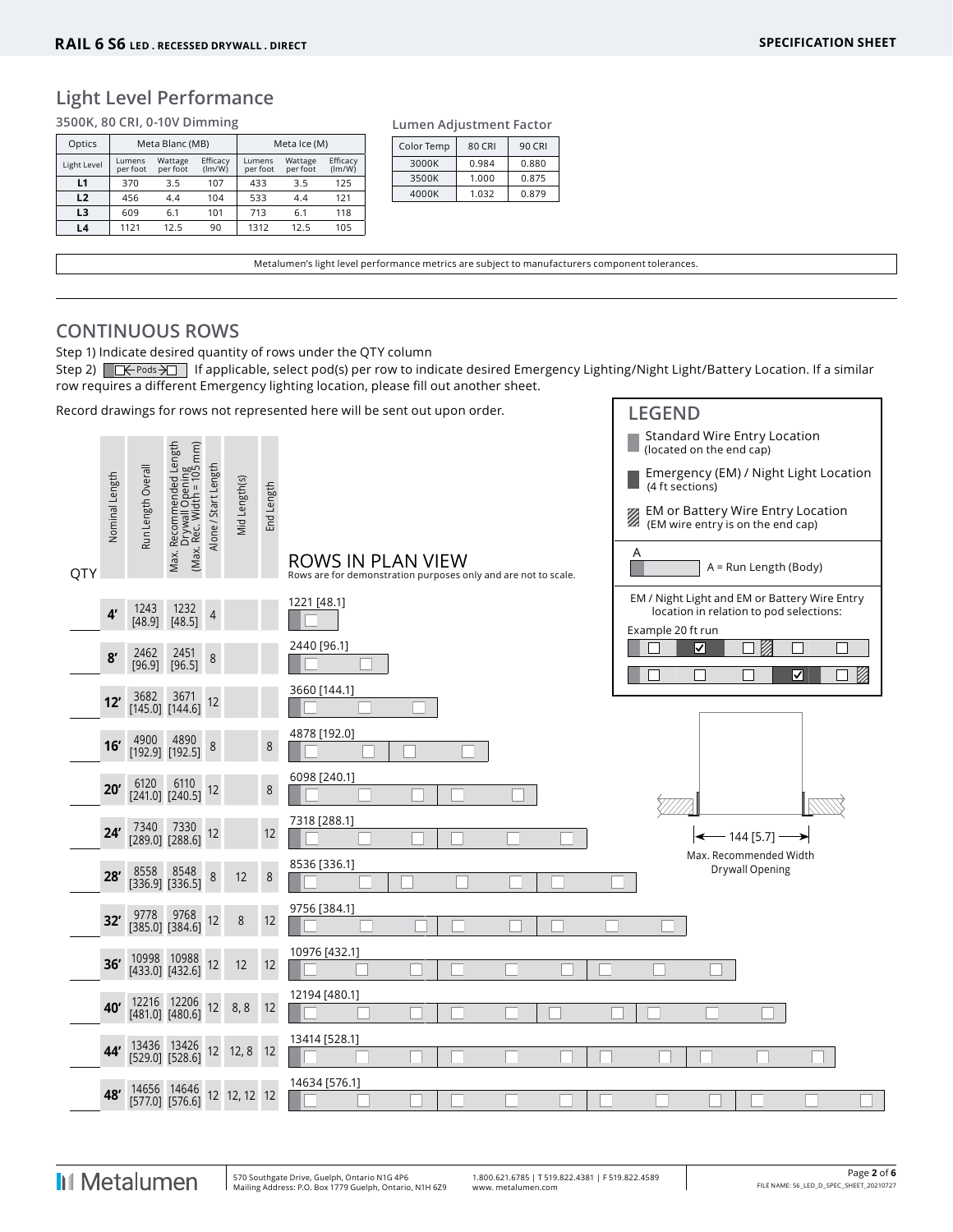# **PATTERNS**

|               | Select<br>Pattern:                                           |   | T-SHAPE (C)              |  |                |  | CROSS / X-SHAPE (C) |                          |  |                |  | WALL-TO-CEILING (C) |                          |  |  |  |                                                                              |                                                                            |  |  |  |  |
|---------------|--------------------------------------------------------------|---|--------------------------|--|----------------|--|---------------------|--------------------------|--|----------------|--|---------------------|--------------------------|--|--|--|------------------------------------------------------------------------------|----------------------------------------------------------------------------|--|--|--|--|
| Configuration | Pattern                                                      | A | $-$ B $-$                |  |                |  |                     |                          |  |                |  | NALL                | $-$ B $-$<br>CEILING     |  |  |  |                                                                              | A custom pattern<br>configuration drawing<br>is required in the grid below |  |  |  |  |
|               | $A =$<br>Indicate<br><b>Desired</b><br>$B =$<br>Lengths (ft) |   |                          |  | $A =$<br>$B =$ |  |                     |                          |  | $A =$<br>$B =$ |  |                     |                          |  |  |  | Approval drawings will be sent out upon order<br>showing mounting locations. |                                                                            |  |  |  |  |
|               | Minimum<br>Lengths                                           |   | $A = 3$ ft<br>$B = 6$ ft |  |                |  |                     | $A = 6$ ft<br>$B = 6$ ft |  |                |  |                     | $A = 3$ ft<br>$B = 3 ft$ |  |  |  |                                                                              |                                                                            |  |  |  |  |
|               |                                                              |   |                          |  |                |  |                     |                          |  |                |  |                     |                          |  |  |  |                                                                              |                                                                            |  |  |  |  |
|               |                                                              |   |                          |  |                |  |                     |                          |  |                |  |                     |                          |  |  |  |                                                                              |                                                                            |  |  |  |  |
|               |                                                              |   |                          |  |                |  |                     |                          |  |                |  |                     |                          |  |  |  |                                                                              |                                                                            |  |  |  |  |
|               |                                                              |   |                          |  |                |  |                     |                          |  |                |  |                     |                          |  |  |  |                                                                              |                                                                            |  |  |  |  |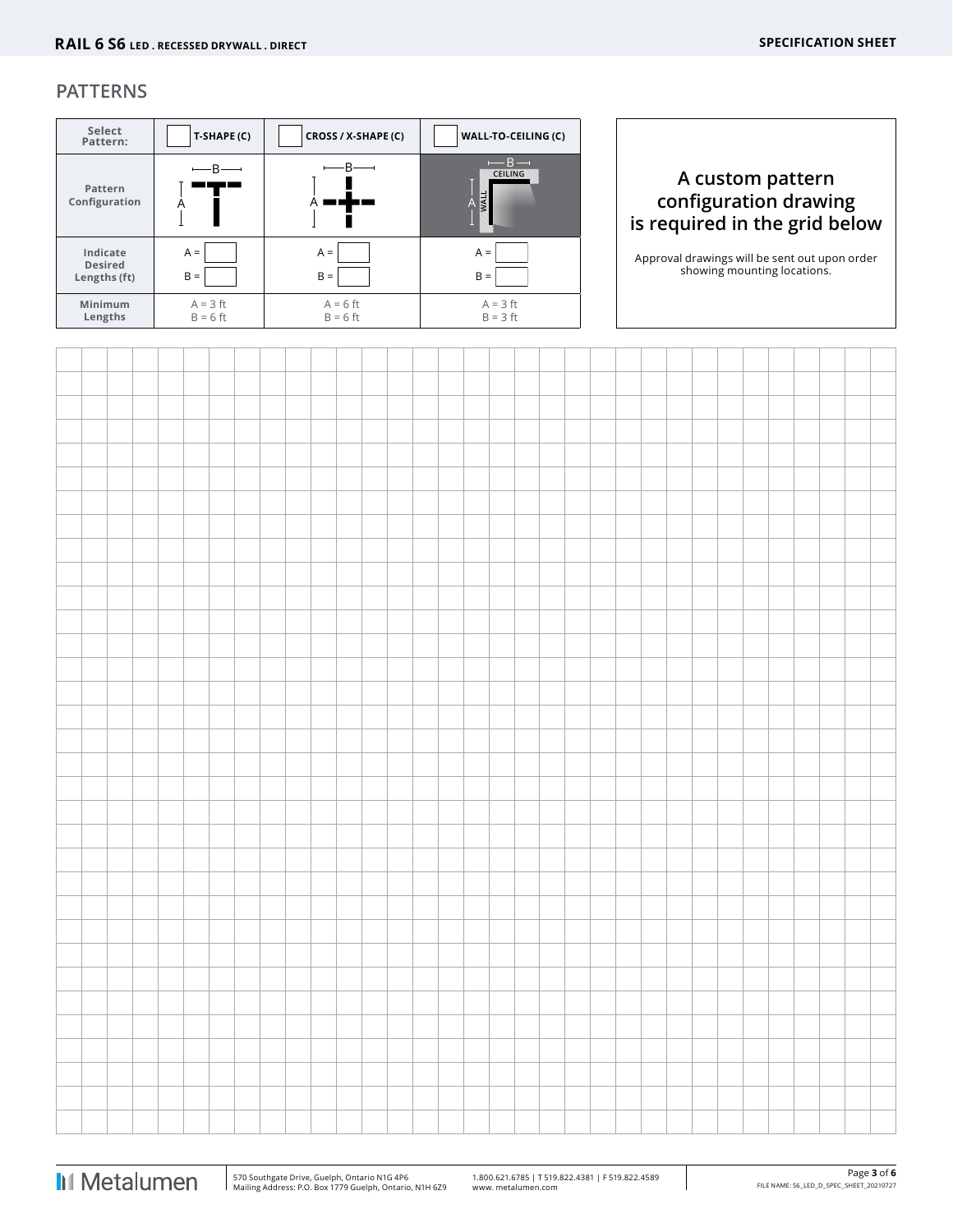#### **WIRING**



# **CROSS SECTIONS**



## **SPECIFICATIONS**

Due to the Continuous Improvement Policy at Metalumen, we reserve the right to change our specifications without notice.

**Housing:** Rigid extruded aluminum body, 2.0mm (0.08") nominal wall thickness. Aluminum end caps. **Optical System:** Metalumen luminaires are designed to utilize leading edge LED technology combined with luminaire optimized reflectors and our custom diffusers, resulting in industry leading optical performance.

**CRI:** 83+ for 3500K, 80 minimum for all custom finish, contact factory. CCTs in standard configurations. **Lumen Maintenance:** Minimum 50,000h with TM-21 lumen maintenance of 85% @ 25°C ambient temperature (calculated based on IESNA LM-80-08 LED test data). L70: ≥60,000hrs. **Finish:** Satin aluminum, white and black are standard finishes. For

**Weight:** 1.7 kg/300mm [ 3.8 lb/ft ] **Mounting:** Mounting brackets provided.

**Electrical:** Factory prewired with easy wire quick connect sections. **Drivers:** Metalumen offers 0-10V dimming\* as a standard on our entire LED product offering. Dimming range is *sinking dimmers. Please contact Metalumen if*  1%-100%. Power factor is > 90%. Class

2 rating. Drivers are integral. **Approvals:** All components are UL/ CSA/QPS recognized or listed. RoHS compliant. cULus listed. **Environment:** Suitable for dry or damp locations.

*\*Standard drivers compatible with passive/ active/sourcing dimmer support is required.*

## **WARRANTY**

Metalumen will warrant defective luminaires for 5 years from date of purchase. Warranty is valid if luminaire is installed and used according to specification. If defective, Metalumen will send replacement boards or drivers at no cost along with detailed replacement instructions and instructions on how to return defective components to Metalumen.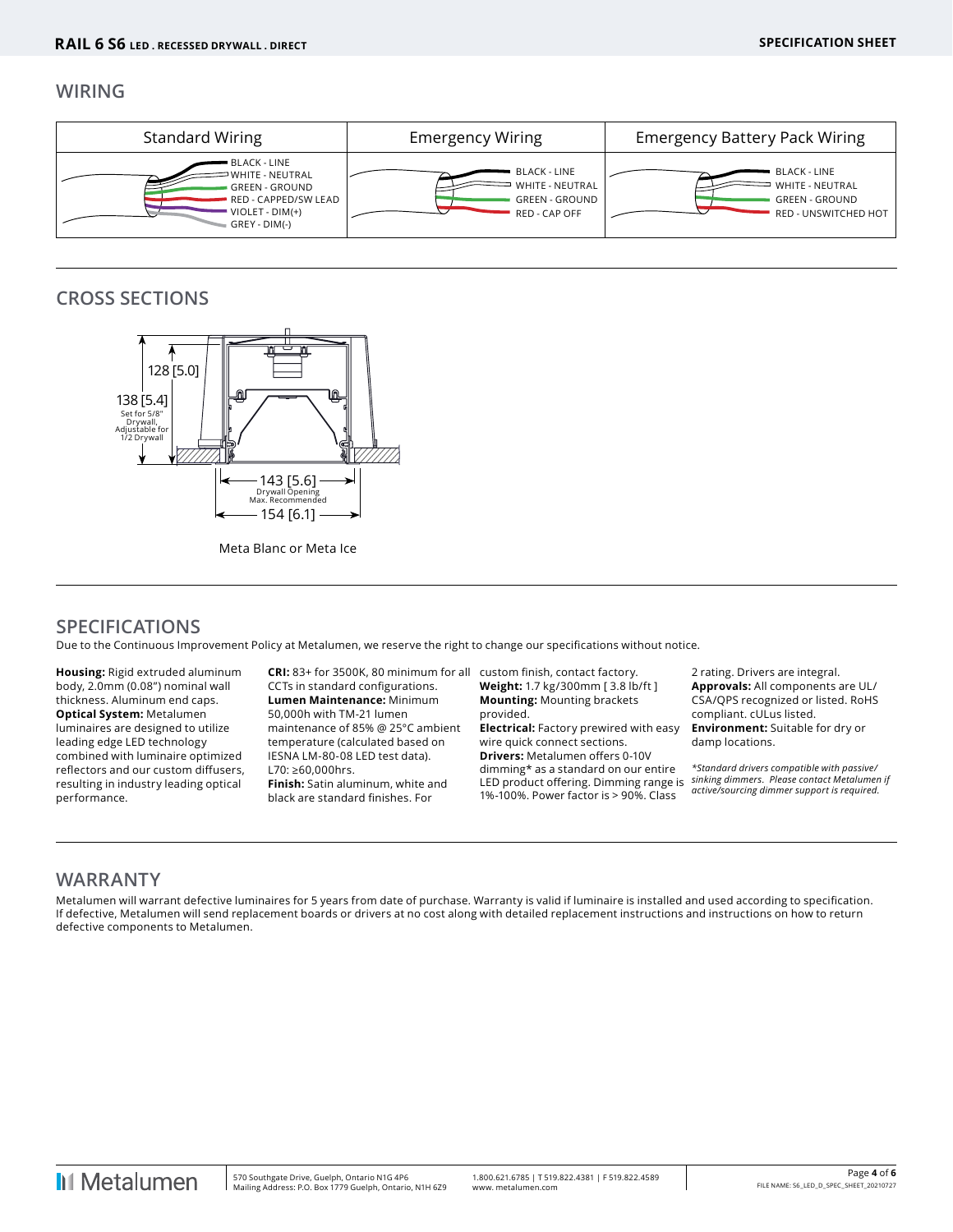## **PHOTOMETRIC DATA - 3500K, 80 CRI**

| Optics: Meta Blanc<br>IES File: S6-1L35K-4-MB-L3<br>Lumens: 609/ft Wattage: 6.1/ft<br>Efficacy: 101 Im/W | Zone<br>$0 - 90$<br>90-180<br>$0 - 180$ | <b>ZONAL LUMEN SUMMARY</b><br>Lumens<br>2435<br>0<br>2435 | %Fixt<br>100<br>0<br>100 | LUMINANCE DATA (CD/M2)<br>Vertical<br>Angle<br>45<br>55<br>65<br>75<br>85 | $\Omega$<br>4443<br>3665<br>2843<br>1889<br>733 | Horizontal Angle<br>45<br>2684<br>1899<br>1223<br>623<br>153 | 90<br>2224<br>1520<br>937<br>454<br>113  | <b>PHOTOMETRIC</b><br><b>CURVE</b><br>100% Down         |
|----------------------------------------------------------------------------------------------------------|-----------------------------------------|-----------------------------------------------------------|--------------------------|---------------------------------------------------------------------------|-------------------------------------------------|--------------------------------------------------------------|------------------------------------------|---------------------------------------------------------|
| Optics: Meta Ice<br>IES File: S6-1L35K-4-M-L3<br>Lumens: 713/ft Wattage: 6.1/ft<br>Efficacy: 118 Im/W    | Zone<br>$0 - 90$<br>90-180<br>$0 - 180$ | <b>ZONAL LUMEN SUMMARY</b><br>Lumens<br>2855<br>0<br>2855 | %Fixt<br>100<br>0<br>100 | LUMINANCE DATA (CD/M2)<br>Vertical<br>Angle<br>45<br>55<br>65<br>75<br>85 | $\Omega$<br>5198<br>4347<br>3365<br>2172<br>839 | Horizontal Angle<br>45<br>3134<br>2212<br>1427<br>730<br>175 | 90<br>2581<br>1751<br>1090<br>518<br>137 | <b>PHOTOMETRIC</b><br><b>CURVE</b><br>1002<br>100% Down |

Photometric performance is measured and scaled in accordance with IESNA LM-79.